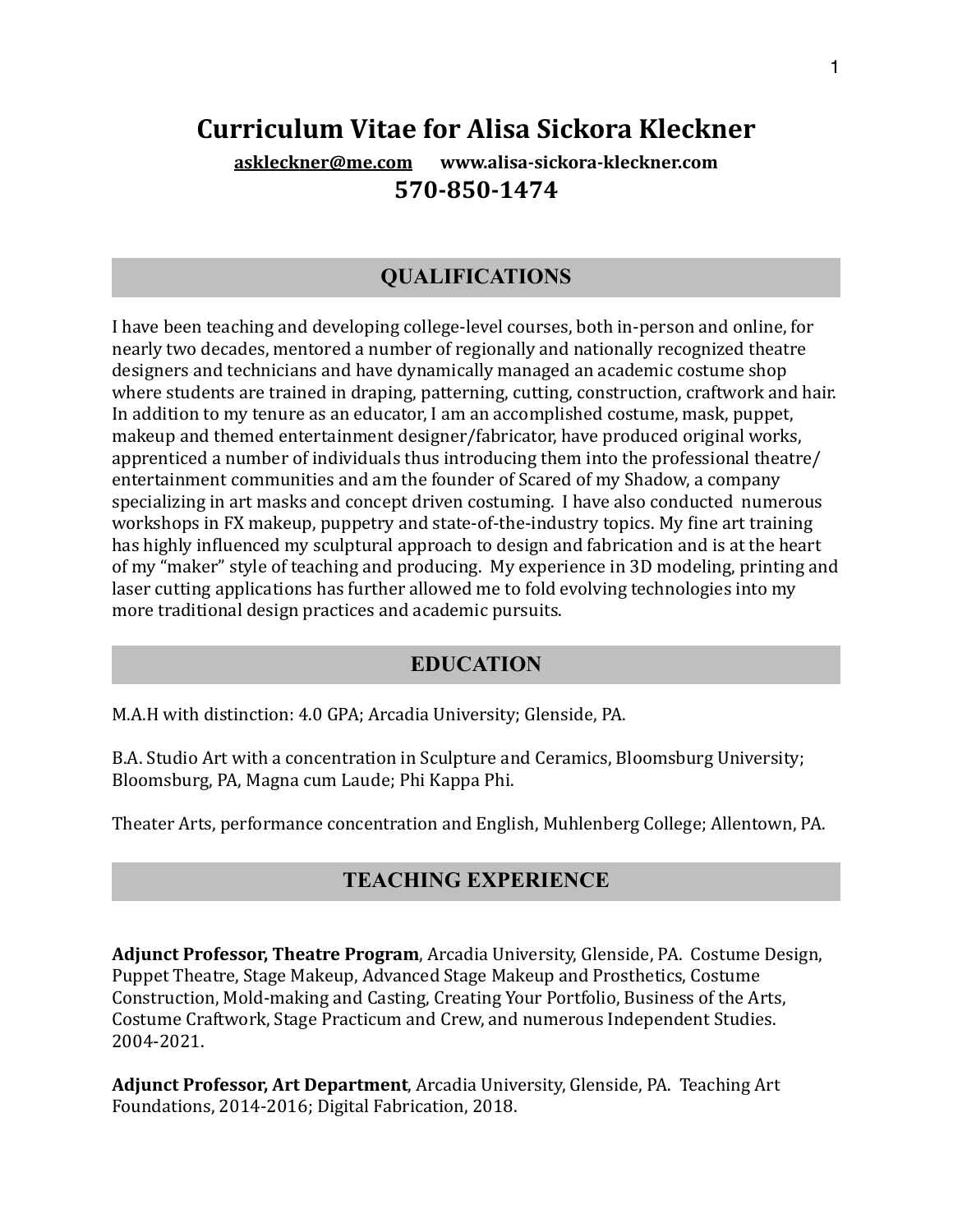**Guest Lecturer, Specialist, Morbid Anatomy, Brooklyn, NY. Special topics, 2021** 

**Guest Lecturer, Theatre Department, Temple University, Philadelphi, PA. Graduate** Theatre Design, 2015.

**Guest Lecturer, Theatre Department**, Muhlenberg College, Allentown, PA. Mask Making, 2010. FX makeup, 2009.

**Guest Lecturer, Theatre Department**, Bucknell University, Lewisburg, PA. Masks and Meaning, 2004.

**Instructor, Theatre Department**, Bloomsburg University, Bloomsburg, PA. Created and taught Mask Construction, 2000.

## **ACADEMIC STAFF**

**Costume Shop Manager**, Arcadia University, Glenside, PA 2004-2021. Managing a staff of twelve to sixteen work-study students in patterning, cutting, draping, stitching, craftwork, wardrobe and wig for all Arcadia productions and beyond. The shop is very build focused.

**Resident Designer**, Arcadia University, Glenside, PA 2004-2021.

**Digital Fabrication Tech**, Arcadia University, Glenside, PA 2021-present

## **THEATRICAL COSTUME**

| 2021 | The Pit                                   | Alisa Sickora Kleckner, Damien Figueras | Arcadia University      |
|------|-------------------------------------------|-----------------------------------------|-------------------------|
| 2020 | All's Well That Ends Well                 | Tai Verley                              | Arcadia University      |
| 2021 | <b>CLICK</b>                              | Michael Osinsky                         | Arcadia University      |
| 2020 | The Resistible Rise of Arturo Ui          | Michael Osinsky                         | Arcadia University      |
| 2019 | <b>Circle Mirror Transformation</b>       | <b>Jill Harrison</b>                    | Arcadia University      |
| 2019 | <b>Nevermore</b>                          | Aaron McAllister                        | Arcadia University      |
| 2019 | <b>Nevermore</b>                          | Aaron McAllister                        | Arcadia University      |
| 2018 | <b>UBU Roi</b>                            | Francine Roussel                        | Muhlenberg College      |
| 2017 | Great American Trailer Park Musical       | Aaron McAllister                        | Arcadia University      |
| 2017 | <b>Happy Birthday</b>                     | Trey Lyford                             | 1812 Productions        |
| 2017 | <b>Spitfire Grill</b>                     | Mark Wade                               | Arcadia Univeristy      |
| 2017 | <b>Stop Kiss</b>                          | Dan D'abilis                            | Arcadia Univeristy      |
| 2015 | <b>Miss Julie</b>                         | Ken Marini                              | Arcadia Univeristy      |
| 2015 | <b>New Perspectives</b>                   | Mark Wade                               | Arcadia Univeristy      |
| 2015 | <b>Forbidden Broadway's Greatest Hits</b> | Tony Braithwaite                        | Act II Playhouse        |
| 2015 | <b>Shout!</b>                             | Rebecca Simon                           | Arcadia University      |
| 2015 | Eurydice                                  | Allison Heishman                        | Arcadia University      |
| 2014 | <b>Man of La Mancha</b>                   | Aaron Cromie                            | <b>Act II Playhouse</b> |
|      |                                           |                                         |                         |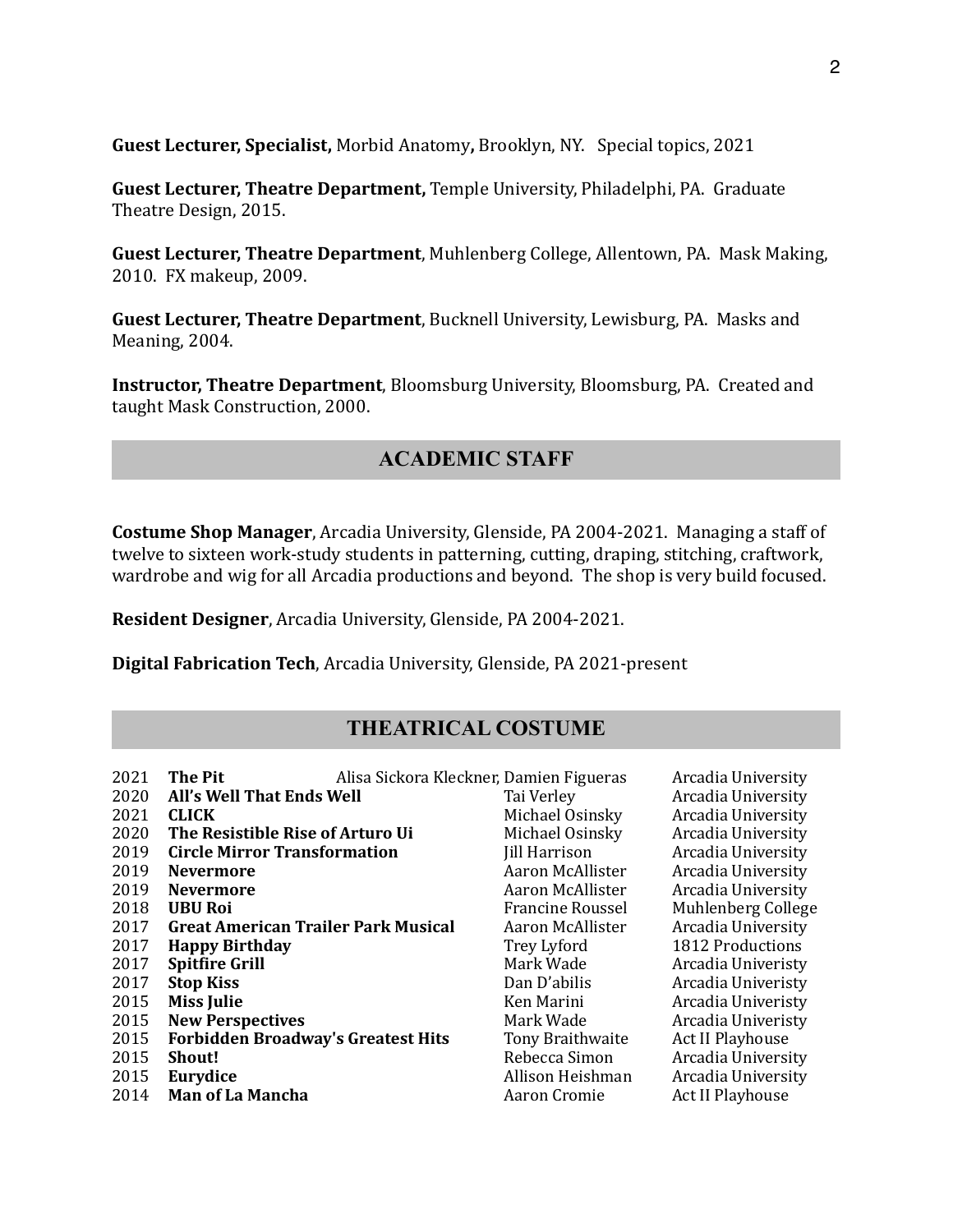**The Mystery of Irma Vep Section 2014 Hedgerow** Theatre **2014 Grimm Brothers Spectaculathon Mevin Glaccum Arcadia University**  The Prescott Method Greg Wood Arcadia University **FML: How Carson McCullers Saved My Life** Kathryn Petersen Arcadia University **2014 • Harvey State Community Community Community Community Community Community Community Community Community Community Community Community Community Community Community Community Community Community Community Community C**  Lend Me a Tenor **Conserversity Bud Martin** Act II Playhouse **Big Time Department Childs 1812** Productions **To Fool the Eye Department Childs 1812** Productions **Lend Me a Tenor Comparison Comparison Comparison Bud Martin Comparison Delaware Theatre Co. Emma Emma Example 2013 Emma Example 2013 Emma Example 2013 Emma Example 2013 Emma Example 2013 Emma A Midsummer's Night Dream Adrienne Mackey Arcadia University Rabbit Hole** *Rabbit Hole Rabbit Hole Rabbit Hole Rabbit <b>Rabbit Hole Rabbit Hole Rabbit Hole Rahbit Museum Allison Heishman Arcadia University*  **Meshuggah-Nuns! Mark Wade** Arcadia University On the Verge *New Your Benefields Marini**Arcadia University*  **Boston Marriage Department Childs 1812** Productions **The Giant Squid Compared Adriguit Compared Adriging Mackey Berserker Residents Slip/Shot** Rebecca Wright Flashpoint Theatre Co. **Proof COLLACTE: Proof COLLACTE: COLLACTE: COLLACTE: COLLACTE: COLLACTE: COLLACTE: COLLACTE: COLLACTE: COLLACTE: COLLACTE: COLLACTE: COLLACTE: COLLACTE: COLLACTE: COLLACTE: COLLAC 2012 The House of Bernarda Alba** Mark Wade, Kathryn Petersen Arcadia University<br> **2012 The Children's Hour** Kathryn Petersen Arcadia University **The Children's Hour** *Children's* **Hour**  *Kathryn Petersen <b>Arcadia University*  **The Mystery of Irma Vep Harriet Powers** Act II Playhouse **Our Show of Shows Childs Childs Childs Childs Childs Childs Childs Childs Childs Childs Childs Childs Childs Childs Childs Childs Childs Childs Childs Childs Childs Child Act a Lady Terrible Girls Compared Allison Heishman** Azuka Theatre **Lady M Contract Additionary Additional Mackey** Swim Pony<br> **2011 The Swing of the Sea Contract Mack Wade** *Mark Wade Arcadia Uni* **2011 The Swing of the Sea Sea Sea Sea Sea Seau Arcadia University**<br> **Ceal Phalen** Arcadia University<br> **Ceal Phalen** Arcadia University **12011 Metamorphoses**<br> **2012 Mark Wade** Mark Wade Arcadia University<br>
Mark Wade Arcadia University **2011 Iulius Caesar Camerate Caesar Mark Wade Arcadia University This Is The Week That Is** *Is Iennifer Childs* **1812** Productions **Happily Ever After** *Childs* **1812** Productions **Annihilation Point Community Communist Communist Communist Communist Communist Communist Communist Communist Communist Communist Communist Communist Communist Communist Communist Communist Communist Communist Com Carrie Carrie Carrie Carrie Carrie Carrie Carrie Carrie Carrie Carrie Carrie Carrie Carrie Carrie Carrie Carrie Carrie Carrie Carrie Carrie Carrie Carrie Carrie Carrie 2010 1000 Cranes 1000 Cranes 1000 Cranes 1000** Cranes Mary Io Lodge Lafayette College **Blood Wedding State of Trancine Roussel** Muhlenberg College **The Three Musketeers: the later years** Pete Pryor People's Light and **Vanities Contract Contract Contract Contract Paul Meshejian Arcadia University 2010 The Physicists Service State of the Physicists Service Controllering State of the Missanthrope Controllering David O'Conner Arcadia University Arcadia University Arcadia University Arcadia University Arcadia Universi**  The Misanthrope **South American Conner Conner** Arcadia University **This Is The Week That Is** *Is Iennifer Childs* **1812** Productions **2009 First Day of School Compact 2009** Pete Pryor **1812** Productions **Long Christmas Ride Home** *Aaron Cromie Azuka Theatre*  **Haunted Poe**  Madi Distefano Brat Productions The Princess Rescuers **Mary McCool Home Solution Mark Wade Arcadia University Beyond Therapy Beyong Therapy Peter Reynolds** Arcadia University **Songs for a New World Congombig Peter Reynolds** Act II Playhouse **Act II** Playhouse **Congombig Act II** Playhouse **Act II** Playhouse **Kid-Simple**<br> **2008 Tuna Christmas Tuna Christmas Tuna Christmas Tuna Christmas** Madi Distefano Walnut Street Theatre **The Women Commen Example 2008 The Women Commensuration Paul Meshelian Arcadia University Rocky Horror Picture Show Commentary Revin Glaccum Arcadia University** 

**2009 Charles Anderson, Troy Dwyer Muhlenberg College**<br>Mary McCool **Anderson Cene Frank Act II Playhouse**<br> **Revin Glaccum Azuka Theatre** 

 Theatre Company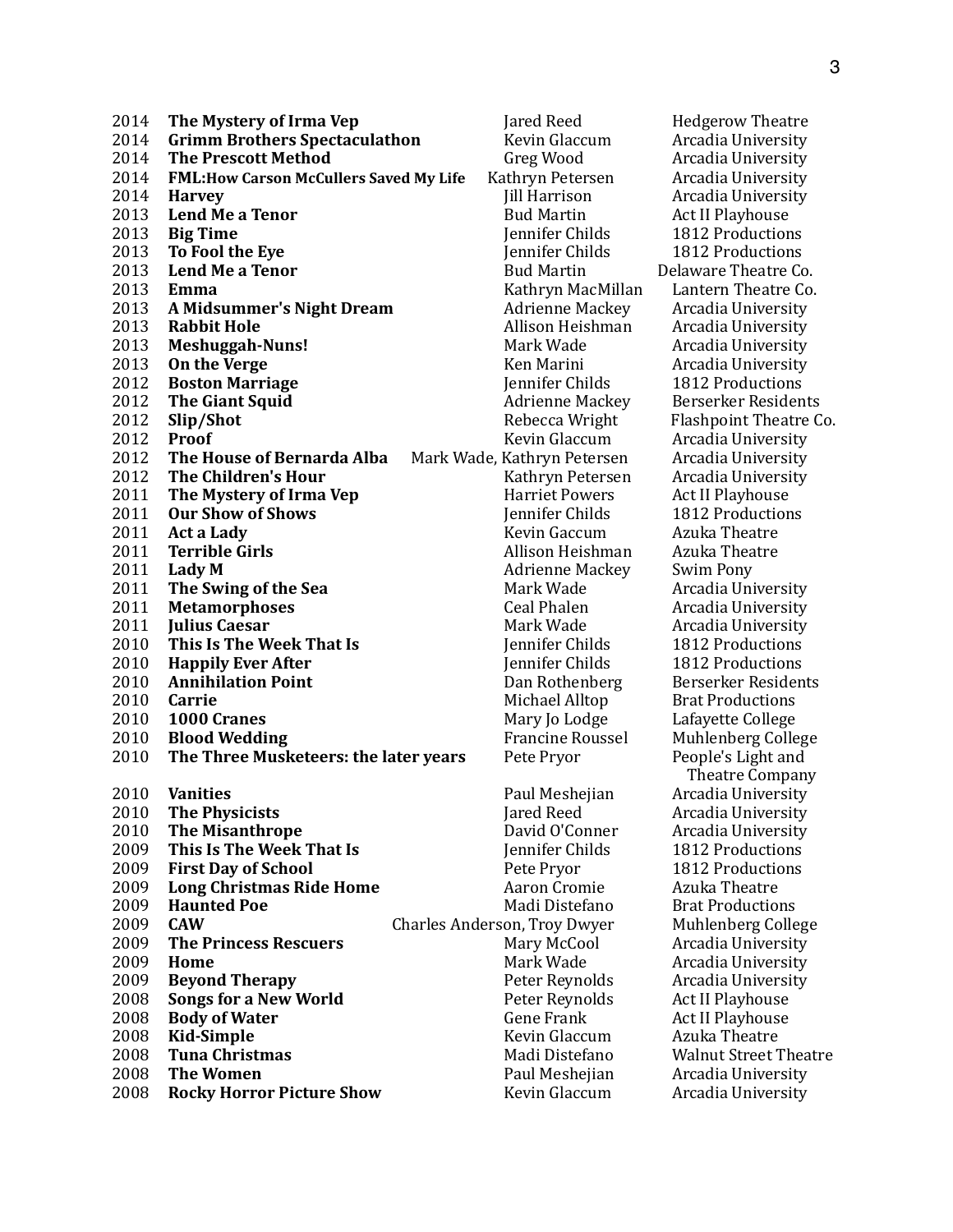| 2008 | <b>Waiting for Lefty</b>               | Paul Meshejian               | Arcadia University                 |
|------|----------------------------------------|------------------------------|------------------------------------|
| 2008 | <b>The Tempest</b>                     | <b>Ceal Phalen</b>           | Arcadia University                 |
| 2008 | <b>Wind in the Willows</b>             | Mark Wade                    | Arcadia University                 |
| 2007 | I Sent a Letter to My Love             | <b>Frank Anzalone</b>        | <b>Act II Playhouse</b>            |
| 2007 | <b>Orpheus Descending</b>              | <b>Fracine Roussel</b>       | Muhlenberg College                 |
| 2007 | <b>Greater Tuna</b>                    | Madi Distefano               | <b>Walnut Street Theat</b>         |
| 2007 | Carnival!                              | Janet Pilla                  | Arcadia University                 |
| 2007 | The Love of the Nightingale            | Mark Wade                    | Arcadia University                 |
| 2007 | <b>Hearsay</b>                         | Kathryn Petersen             | Arcadia University                 |
| 2007 | <b>The Three Sisters</b>               | Paul Meshejian               | Arcadia University                 |
| 2006 | <b>Closer Than Ever</b>                | <b>Bill Roudebush</b>        | Act II Playhouse                   |
| 2006 | Pete-N-Keely                           | Ken Marini                   | <b>Act II Playhouse</b>            |
| 2006 | T'was the Night                        | Tom Reing                    | Azuka Theatre                      |
| 2006 | Eye-95 Re-tarred                       | Madi Distefano               | <b>Brat Productions</b>            |
| 2006 | I love You, You're Perfect, Now Change | Andy Gale                    | Muhlenberg College                 |
| 2006 | <b>Pillow of Kantan</b>                | John Reimer                  | Muhlenberg College                 |
| 2006 | Godspell                               | Janet Pilla                  | Arcadia University                 |
| 2006 | <b>The Heidi Chronicles</b>            | Kate Haney                   | Arcadia University                 |
| 2006 | Savage in Limbo                        | Nora Berger-Green            | Arcadia University                 |
| 2006 | The Little Shop of Horrors             | Janet Pilla                  | Arcadia University                 |
| 2005 | <b>Good Evening</b>                    | Pete Pryor                   | Act II Playhouse                   |
| 2005 | T'was the Night                        | Domenick Scudera             | Azuka Theatre                      |
| 2005 | <b>George M!</b>                       | <b>Charles Richter</b>       | Muhlenberg College                 |
| 2005 | <b>Lures and Snares</b>                | <b>Beth Schachter</b>        | <b>Muhlenberg College</b>          |
| 2005 | <b>Keely and Du</b>                    | Mark Wade                    | Arcadia University                 |
| 2005 | Electra                                | Rosemary Hay                 | Arcadia University                 |
| 2005 | <b>Buried Child</b>                    | Paul Meshejian               | Arcadia University                 |
| 2005 | <b>Comedy of Errors</b>                | Rosemary Hay                 | Arcadia University                 |
| 2005 | The Actor's Nightmare                  | Drucie Mc Daniel             | Arcadia University                 |
| 2004 | <b>Tartuffe</b>                        | <b>Francine Roussel</b>      | Muhlenberg College                 |
| 2004 | <b>The Laramie Project</b>             | Mark Wade                    | Arcadia University                 |
| 2004 | <b>Women and Wallace</b>               | Christian Lisak              | Arcadia University                 |
| 2004 | <b>Once on this Island</b>             | Reva Fox                     | Arcadia University                 |
| 2004 | <b>The Real Inspector Hound</b>        | Madi Distefano               | Arcadia University                 |
| 2004 | <b>The Rivals</b>                      | Ian Rose                     | Arcadia University                 |
| 2003 | Electra                                | <b>Francine Roussel</b>      | Muhlenberg College                 |
| 2002 | <b>The Trojan Women</b>                | Karen Anselm, Alisa Kleckner | <b>Bloomsburg University</b>       |
| 2001 | <b>Romeo and Juliet</b>                | Michael Collins              | <b>Bloomsburg University</b>       |
| 2000 | <b>The Suicide</b>                     | <b>Michael Collins</b>       | <b>Bloomsburg University</b>       |
| 2000 | The Adventures of Tom Sawyer           | Laurie McCants               | <b>Bloomsburg Theatre Ensemble</b> |
| 1999 | <b>Jungle Book</b>                     | Laurie McCants               | <b>Bloomsburg Theatre Ensemble</b> |

Ceal Phalen **Arcadia University Mark Wade Arcadia University** Fracine Roussel **Muhlenberg College** Madi Distefano **Walnut Street Theatre Mark Wade The Compact Arcadia University** Kathryn Petersen Arcadia University Paul Meshejian **Arcadia University 2008 I** Andy Gale **I** Muhlenberg College John Reimer **Muhlenberg College Janet Pilla Arcadia University The Example 3 The Example 1 The Example 2 C** Arcadia University Nora Berger-Green Arcadia University **Janet Pilla Arcadia University** Charles Richter **Muhlenberg College 2005** Beth Schachter **Muhlenberg College** Mark Wade **Arcadia University** Rosemary Hay **Arcadia University** Paul Meshejian **Arcadia University** Rosemary Hay **Arcadia University Drucie Mc Daniel Arcadia University** Francine Roussel **Muhlenberg College Mark Wade Arcadia University Christian Lisak Arcadia University Reva Fox Arcadia University** Madi Distefano **Arcadia University Ian Rose Arcadia University** Francine Roussel **Muhlenberg College** Anselm, Alisa Kleckner Bloomsburg University Michael Collins Bloomsburg University Michael Collins Bloomsburg University

#### **COSTUME, OTHER**

| 2016-2018 | Costume Director, Terror Behind the Walls | Philadelphia, PA |
|-----------|-------------------------------------------|------------------|
| 2012-2015 | Bates Motel and Haunted Hayride           | Glen Mills, PA   |
| 2012-2015 | Pennhurst Asylum                          | Spring City, PA  |
| 2003      | Bethlehem First Night, mascot             | Bethlehem, PA    |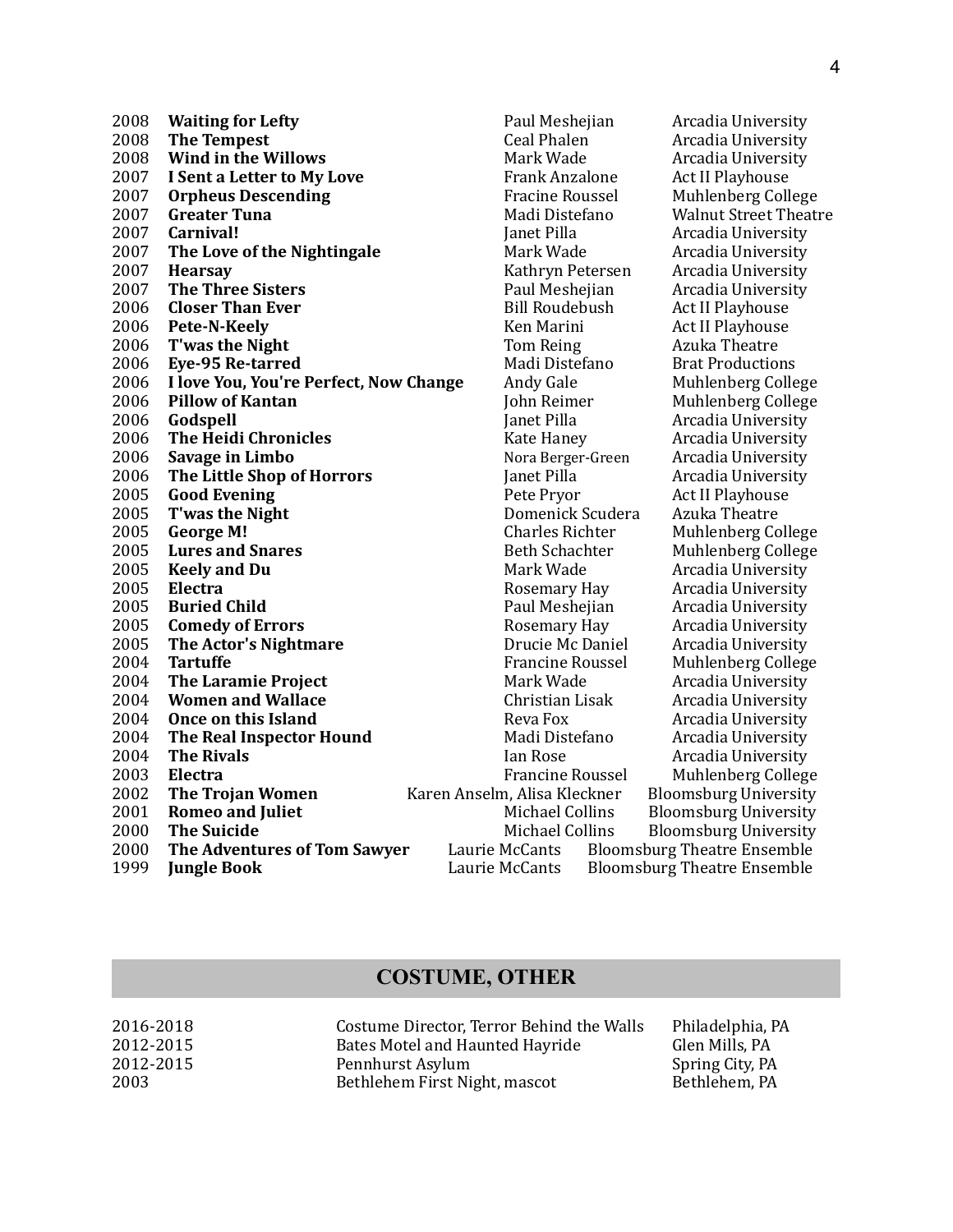# **PUPPET**

| 2020 | <b>Leona Lionheart</b>                             | various                            | Milwaukee Zoo                      |
|------|----------------------------------------------------|------------------------------------|------------------------------------|
| 2018 | #PETS                                              | Table top                          | Milwaukee Zoo                      |
| 2018 | <b>The Visit</b>                                   | various                            | Mont. County Comm. College         |
| 2016 | <b>How the Grinch Stole Christmas</b>              | various                            | Lafayette College                  |
| 2016 | <b>MIDWAY</b>                                      | various tabletop                   | Arcadia University                 |
| 2015 | <b>Christmas Carol</b>                             | Ghost puppets                      | <b>Hedgerow Theatre</b>            |
| 2015 | <b>Don Quixote</b>                                 | animal shadow puppets              | <b>Hedgerow Theatre</b>            |
| 2014 | Cat in the Hat                                     | the fish                           | <b>Arden Theatre</b>               |
| 2014 | <b>Grimm Brothers Spectaculathon</b>               | Horse                              | Arcadia University                 |
| 2013 | <b>Ferdinand the Bull</b>                          | Bull, baby bull, mama cow          | Enchantment Theatre Co.            |
| 2013 | <b>Meshuggah-Nuns!</b>                             | Muppet-style nun                   | Arcadia University                 |
| 2013 | <b>ALIVE!</b>                                      | various tabletop                   | Arcadia University                 |
| 2012 | <b>Mother Goose</b>                                | boy                                | Enchantment Theatre Co.            |
| 2012 | teaching puppets                                   | Larval Bunraku-style               | Enchantment Theatre Co.            |
| 2011 | <b>Sylvester and the Magic Pebble</b>              | young Sylvester                    | Enchantment Theatre Co.            |
| 2011 | <b>Rocky Horror Show</b>                           | life-sized Rocky                   | Pennsylvania University            |
| 2011 | <b>Mistakes Were Made</b>                          | Denise the fish                    | 1812 Productions                   |
| 2010 | <b>Jungle Book</b>                                 | Mowgli, baby Mowgli, mother        | Lafayette College                  |
| 2010 | <b>A Tale of Two Brains</b>                        | various                            | Little Bunny Voodoo                |
| 2009 | <b>Visit to a Small Planet</b>                     | various tabletop                   | Arcadia University                 |
| 2009 | <b>Haunted Poe</b>                                 | <b>Edgar Allen Poe and friends</b> | <b>Brat Productions</b>            |
| 2009 | <b>Urinetown</b>                                   | 1/2 scale likenesses of two actors | Lafayette College                  |
| 2009 | <b>Fractured Scarytales: The Black Cat various</b> |                                    | Little Bunny Voodoo                |
| 2008 | <b>The Tempest</b>                                 | set puppets, harpy                 | Arcadia University                 |
| 2008 | <b>Twelfth Night</b>                               | Duke                               | Lafayette College                  |
| 2008 | The Un-Huggables                                   | 3 Muppet-style rats                | Public Eye                         |
| 2008 | LIVE! LIVE! LIVE!-hoity meets the 'hood various    |                                    | Little Bunny Voodoo                |
| 2007 | Carnival!                                          | Muppet-style puppets               | Arcadia University                 |
| 2007 | Not in My Neighborhood                             | various                            | Public Eye                         |
| 2007 | Late Night at the Tiki Bar                         | various                            | Little Bunny Voodoo                |
| 2006 | <b>Kids Quest</b>                                  | various animals                    | Once Upon a Nation                 |
| 2006 | The Little Shop of Horrors                         | all the plants                     | Arcadia University                 |
| 2005 | <b>Good Evening</b>                                | rod puppet                         | Act II Playhouse                   |
| 2005 | <b>Personals</b>                                   | giant Mr. Potato head              | Act II Playhouse                   |
| 2004 | <b>Once on this Island</b>                         | girl                               | Arcadia University                 |
| 2004 | The Alexander Carry-On                             | consultant                         | <b>Bloomsburg Theatre Ensemble</b> |
| 2004 | <b>Jungle Book</b>                                 | snake                              | <b>Bloomsburg Theatre Ensemble</b> |
| 2004 | <b>Dracula: The Renfield Diaries</b>               | dancer bone appendages             | <b>Bucknell University</b>         |
| 2002 | <b>Just so Stories</b>                             | various                            | <b>Touchstone Theatre</b>          |
| 2002 | Shakuntala                                         | build assistant                    | <b>Bucknell University</b>         |
| 2002 | <b>FNU LNU</b>                                     | alligator hand puppets             | Theatre Outlet                     |
| 2002 | <b>The Trojan Women</b>                            | child                              | <b>Bloomsburg University</b>       |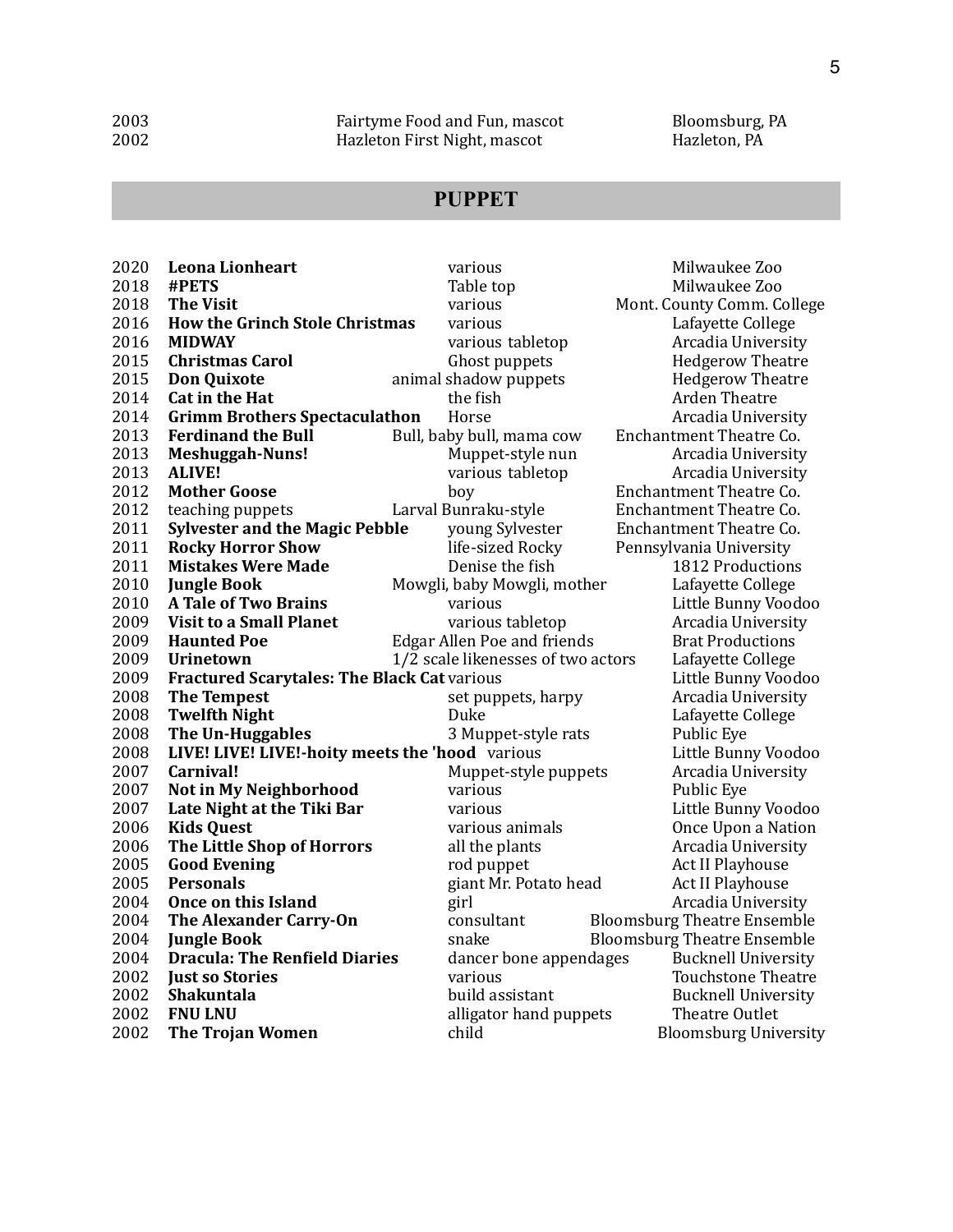# **MASK**

| 2021      | The Pit                               | Arcadia University                 |
|-----------|---------------------------------------|------------------------------------|
| 2018      | <b>Rhinoceros</b>                     | Arcadia University                 |
| 2018      | <b>UBU Roi</b>                        | Muhlenberg College                 |
| 2018      | Mr. Burns: A post electric play       | Villanova University               |
| 2017      | various base masks                    | Enchantment Theatre Co.            |
| 2015      | <b>Brave Little Tailor</b>            | <b>Enchantment Theatre Co.</b>     |
| 2012-2015 | various                               | Bates Motel and Haunted Hayride    |
| 2012-2015 | various                               | Pennhurst Asylum                   |
| 2014      | <b>Mother Goose</b>                   | Enchantment Theatre Co.            |
| 2014      | The Fisherman and the Flounder        | Enchantment Theatre Co.            |
| 2014      | The Mystery of Irma Vep               | <b>Hedgerow Theatre</b>            |
| 2013      | <b>Sylvester and the Magic Pebble</b> | Enchantment Theatre Co.            |
| 2010      | <b>Blood Wedding</b>                  | Muhlenberg College                 |
| 2009      | <b>Haunted Poe</b>                    | <b>Brat Productions</b>            |
| 2009      | <b>The Grecian Formula</b>            | <b>Followspot Entertainment</b>    |
| 2009      | <b>CAW</b>                            | Muhlenberg College                 |
| 2008      | Neutral mask set                      | Arcadia University                 |
| 2008      | <b>Wind in the Willows</b>            | Arcadia University                 |
| 2007      | The Love of the Nightingale           | Arcadia University                 |
| 2006      | <b>Pillow of Kantan</b>               | Muhlenberg College                 |
| 2004      | <b>Dracula: The Renfield Diaries</b>  | <b>Bucknell University</b>         |
| 2004      | The Lion, the Witch and the Wardrobe  | <b>Bloomsburg Theatre Ensemble</b> |
| 2003      | training masks                        | <b>Touchstone Theatre</b>          |
| 2003      | <b>The Fantasticks</b>                | Muhlenberg College                 |
| 2003      | <b>Tales from the Arabian Nights</b>  | <b>Bloomsburg University</b>       |
| 2002      | <b>The Trojan Women</b>               | <b>Bloomsburg University</b>       |
| 2002      | Commedia training masks               | Muhlenberg College                 |
| 2001      | East of the Sun, West of the Moon     | <b>Bloomsburg Theatre Ensemble</b> |
| 1999      | <b>Jungle Book</b>                    | <b>Bloomsburg Theatre Ensemble</b> |

# **MAKEUP**

| Custom prosthetic transfers                        | Azuka Theatre                      |
|----------------------------------------------------|------------------------------------|
| Cover and center fold                              | Aspira Magazine                    |
| Prosthetic transfers, appliance sculpts            | <b>Bates Motel/Haunted Hayride</b> |
| <b>Black Days</b> pilot for SyFy Channel           | <b>Automatic Art Pictures</b>      |
| The Mystery of Irma Vep; silicone prosthetic       | Act II Playhouse                   |
| <b>Haunted Poe</b> ; Various FX                    | <b>Brat Productions</b>            |
| The Princess Rescuers; Character                   | Arcadia University                 |
| Wind in the Willows; Character                     | Arcadia University                 |
| Pillow of Kantan; Character                        | Muhlenberg College                 |
| <b>Anything's Dream</b> ; Prosthetic Ears          | Muhlenberg College                 |
| Persona Au Gratin; Blood FX                        | Red Monkey Films                   |
| <b>Bat Boy</b> ; Prosthetic Ears, dental appliance | Theatre Outlet                     |
| Into the Woods; Witch and wolf                     | <b>Bloomburg University</b>        |
|                                                    |                                    |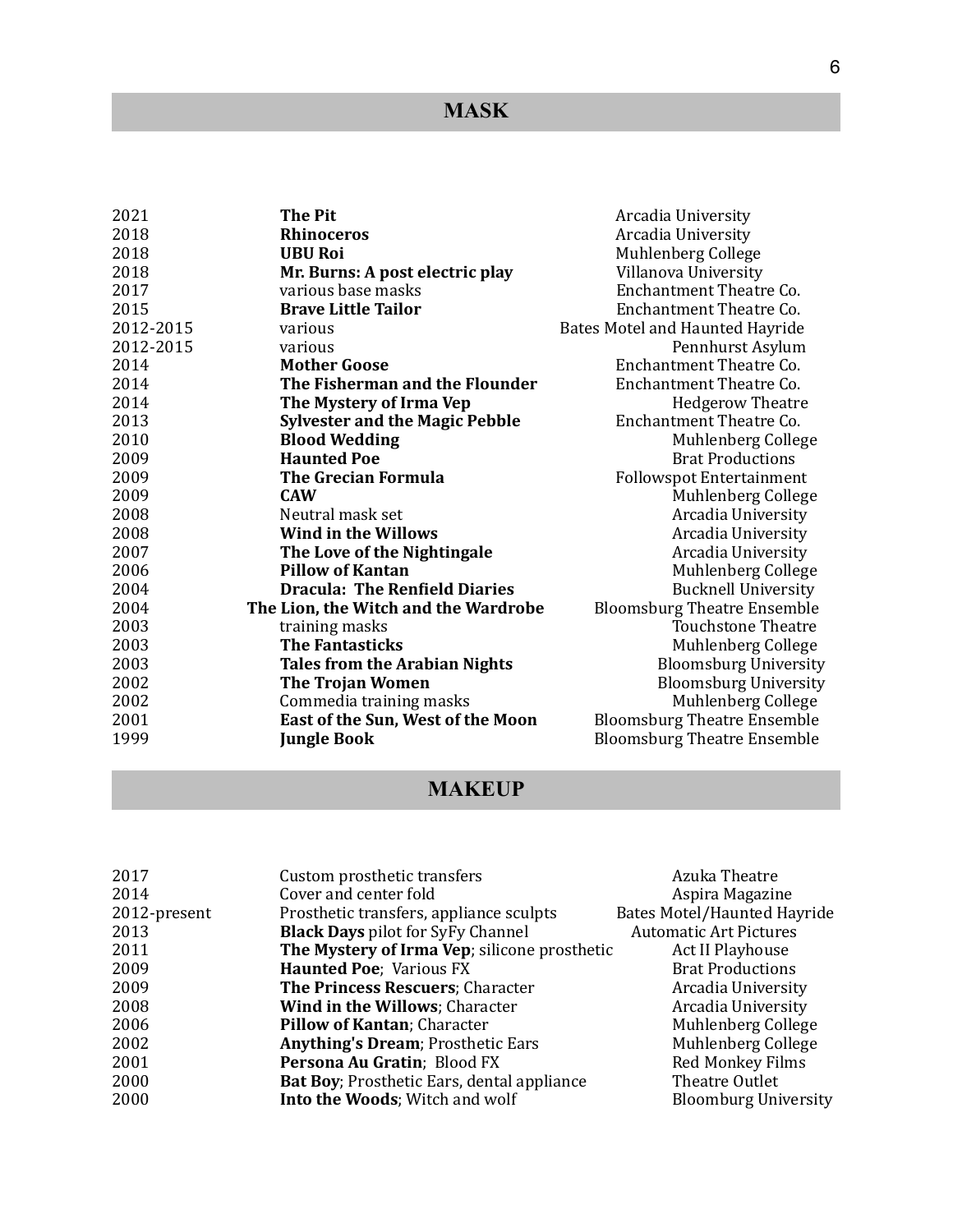## **PRODUCTION DESIGN, FILM**

1999 **Iungle Book**; Character makeups Bloomsburg Theatre Ensemble

2021 **Impuratus** Wardrobe supervisor **IMPURATUS, LLC** 2002 Persona Au Gratin Production Designer Red Monkey Films, NYC

# **PRODUCTION DESIGN, CHILDREN'S THEATRE**

|          | 2005 Summerstage                  | People's Light and Theatre Company |
|----------|-----------------------------------|------------------------------------|
|          | 2004 Summerstage                  | People's Light and Theatre Company |
|          | 2002 Following the Drinking Gourd | <b>Bloomsburg Theatre Ensemble</b> |
| 2001 Y1K |                                   | <b>Bloomsburg Theatre Ensemble</b> |
|          | 2000 Passage to America           | <b>Bloomsburg Theatre Ensemble</b> |

## **PLAYWRITING/ DEVISED/ IMMERSIVE THEATRE**

| 2020-21 | The Pit                                     | Arcadia University            |
|---------|---------------------------------------------|-------------------------------|
| 2016    | <b>MIDWAY</b>                               | Arcadia University            |
| 2013    | <b>ALIVE!</b>                               | Arcadia University            |
| 2010    | <b>A Tale of Two Brains</b>                 | Little Bunny Voodoo           |
|         |                                             | <i>*Co-founder of company</i> |
| 2009    | <b>Fractured Scary Tales: The Black Cat</b> | Little Bunny Voodoo           |
| 2008    | LIVE! LIVE! LIVE!-hoity meets the 'hood     | Little Bunny Voodoo           |
| 2007    | Late Night at the Tiki Bar                  | Little Bunny Voodo            |

### **DIRECTING**

| 2021 | <b>The Pit</b>                 | co-director, Damien Figueras                |                                                        | Arcadia University  |
|------|--------------------------------|---------------------------------------------|--------------------------------------------------------|---------------------|
| 2013 | <b>ALIVE!</b>                  | co-director, Scott Cassidy                  |                                                        | Arcadia University  |
| 2010 | <b>A Tale of Two Brains</b>    |                                             |                                                        | Little Bunny Voodoo |
| 2009 |                                | <b>Fractured Scary Tales: The Black Cat</b> |                                                        | Little Bunny Voodoo |
| 2009 | <b>Visit to a Small Planet</b> |                                             |                                                        | Arcadia University  |
| 2008 |                                | LIVE! LIVE! LIVE!-hoity meets the 'hood     |                                                        | Little Bunny Voodoo |
| 2007 |                                |                                             | Late Night at the Tiki Bar co-director, Chris Kleckner | Little Bunny Voodoo |

#### **PROPS**

| 2014 Severed head            | Macheth                              |
|------------------------------|--------------------------------------|
| 2014 Living portrait         | <b>Grimm Brothers Spectaculathon</b> |
| 2011 Molded & cast tree bark | The Swing of the Sea                 |
| 2009 Body parts              | <b>Haunted Poe</b>                   |

Arden Theatre Arcadia University Arcadia University **Brat Productions**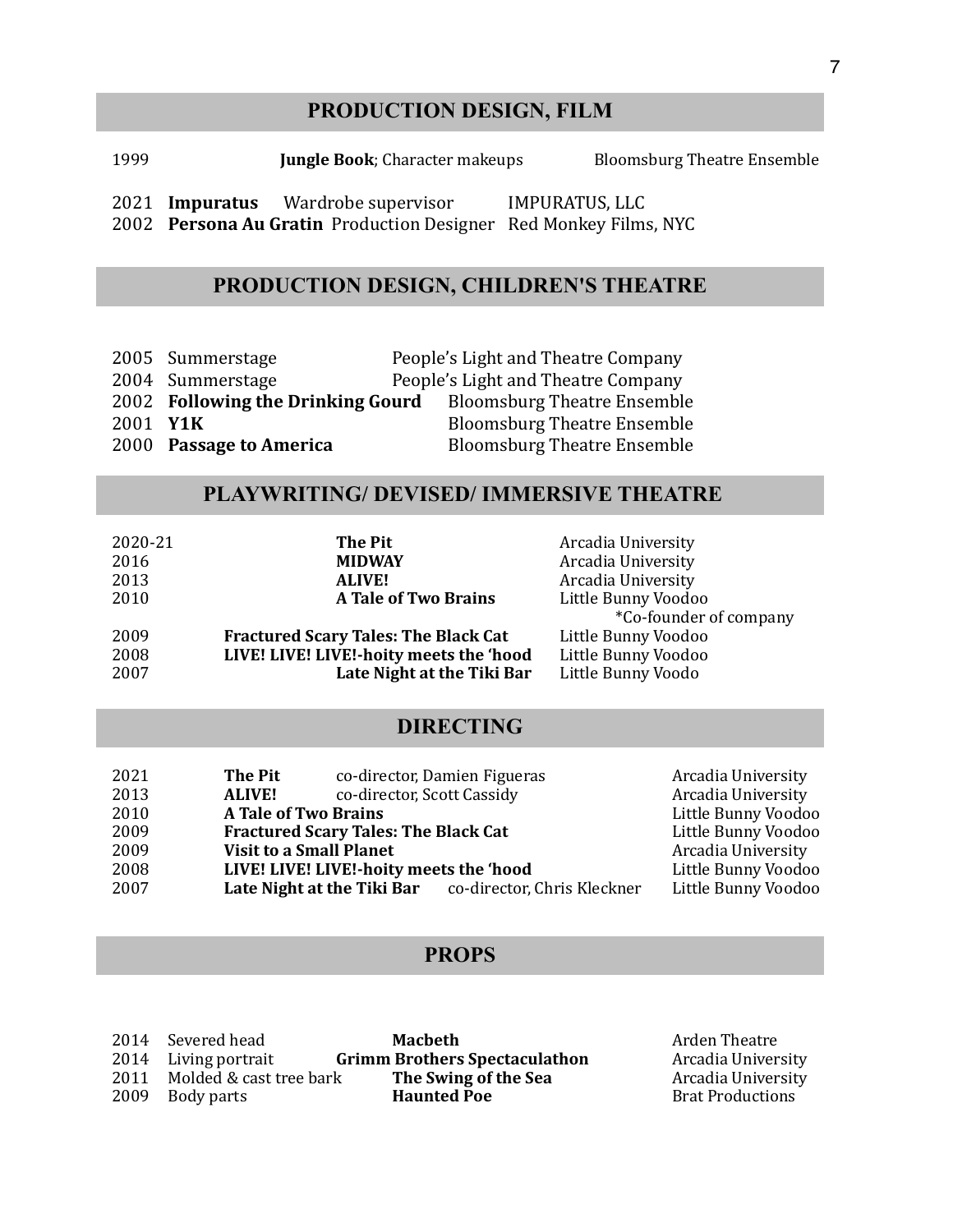| Life sized crucifix          | <b>Catholic School Girls</b>      | Arcadia University                                                       |
|------------------------------|-----------------------------------|--------------------------------------------------------------------------|
| Props Master                 | <b>Rose Tattoo</b>                | <b>Bloomsburg Theatre Ensemble</b>                                       |
| Props Master                 | Holiday                           | <b>Bloomsburg Theatre Ensemble</b>                                       |
| Props Master                 | <b>Arcadia</b>                    | <b>Bloomsburg Theatre Ensemble</b>                                       |
| <b>Attraction sculptor</b>   |                                   | Renaissance Entertainment Technologies                                   |
| Props Master                 | Lebensraum                        | <b>Bloomsburg Theatre Ensemble</b>                                       |
| Props Master<br>Props Master | <b>Betrayal</b><br><b>Tempest</b> | <b>Bloomsburg Theatre Ensemble</b><br><b>Bloomsburg Theatre Ensemble</b> |
|                              |                                   |                                                                          |

### **WORKSHOPS/ PANELS/ CLASSES**

- **2022** *Dark Arts: Using Shadow Play as Artist's Medium*; Morbid Anatomy; virtual
- 2022 Puppet as Portal; Morbid Anatomy; virtual
- 2021 Build a Toy Theatre: Come On and Make a Scene; Morbid Anatomy; virtual
- 2021 *Trip the Night Legendary*; Morbid Anatomy; virtual
- 2021 Puppet as Portal; Morbid Anatomy; virtual
- 2021 *Devil Inside: an FX crash course*; Morbid Anatomy; virtual
- 2021 Mask Hysteria; Clarion/ UX: Hauntcon; virtual
- 2020 *Women in Haunting*: Panel discussion; Clarion/ UX: Hauntcon; New Orleans, LA
- 2019 *Women in Haunting*: Panel discussion; Clarion/ UX: Hauntcon; New Orleans, LA
- 2017 Puppetry Manipulation; Montgomery County Community College; Blue Bell, PA
- 2017 The Devil's in the Details: mold making and casting; Scare LA
- 2017 Taking the Fear Out of Costuming; Scare LA
- 2017 Sew Scary: Costuming for Fear and Functionality; Scare LA
- 2017 Bondo Prosthetics; Bloomsburg University, Bloomsburg, PA
- 2016 Glove Puppets; Lafayette College, Easton, PA
- 2016 Articulated Mouth Rod Puppet; University of Wisconsin, Parkside
- 2016 *Shadow Puppetry*; Temple University, Philadelphia
- 2016 Tabletop Puppet Manipulation; Arcadia University, Glenside, PA
- 2015 Killer Costumes; Transworld Halloween and Attraction Show.
- 2015 Prosthetic Aesthetics; Professional Development Workshop, USITT.
- 2014 Hide and Seek Leather Workshop; KC/ACTF.
- 2014 *Quick Change Trauma: Using Prosthetic Transfers*; KC/ACTF.
- 2011 *Puppetry Manipulation*; KC/ACTF.
- 2011 *Building Reticulated Foam Beastie Bits*; KC/ACTF.
- 2004 *How to Build a Dental Appliance*; KC/ACTF.

#### **MASTER'S CLASSES, participation**

- 2017 Creature Maquette- Cinema Makeup School, Los Angeles, CA
- 2010 Selected participant O'Neill National Puppetry Conference, Waterford, CT.
- 2007 Selected participant Master puppet workshop with Miroslav Trejtnar in Prague, Czech Republic.
- 2005 Selected participant Master puppet workshop with Miroslav Trejtnar in Silver Springs, VA.
- 2005 Faculty Design Fellow for Region II, Master class with G.W. Mercier, KC/ACTF, Washington D.C.